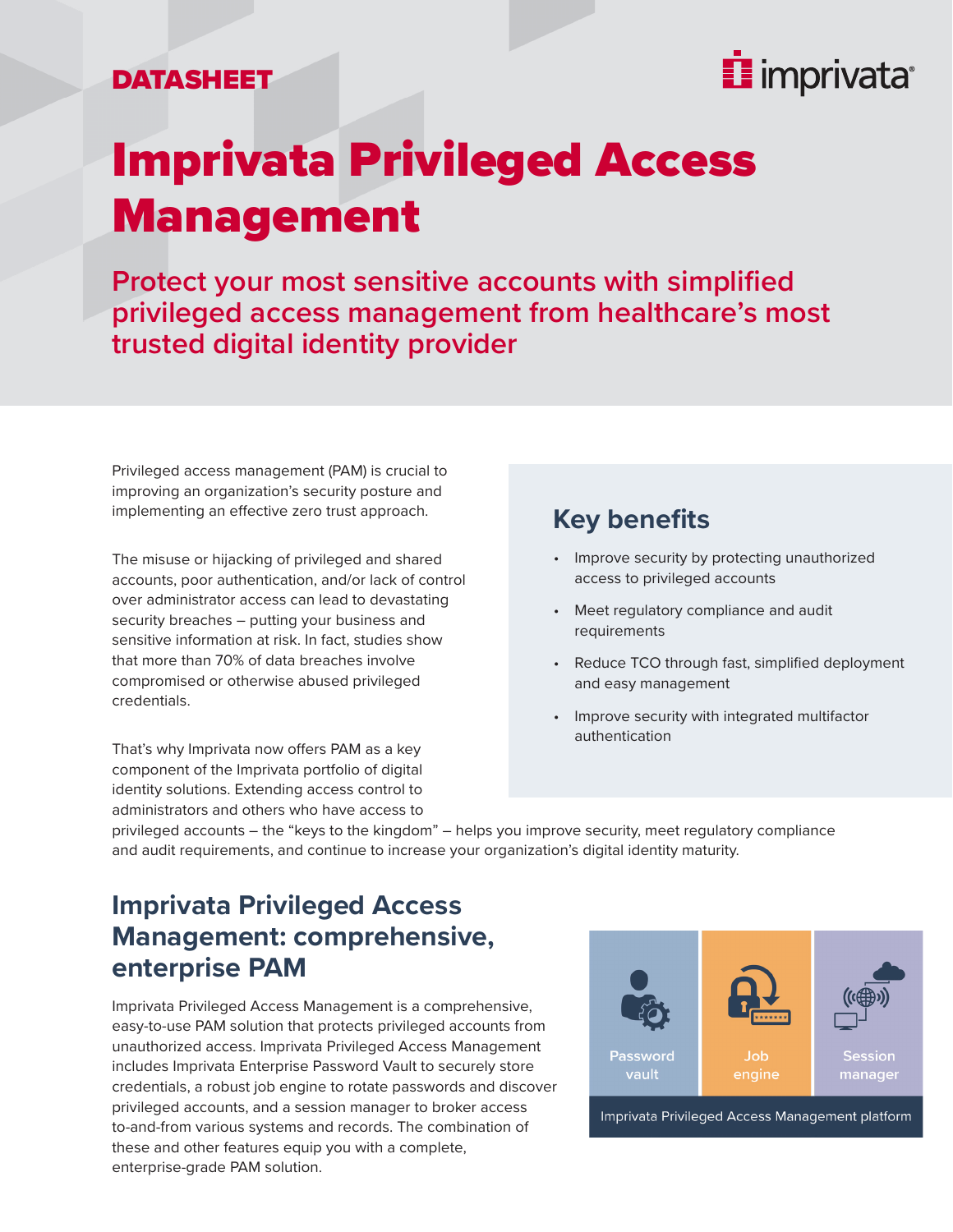#### **Minimize the risk of data breaches associated with compromised privileged credentials**

Imprivata Privileged Access Management incorporates the principle of least privilege to limit attack surfaces by providing just enough access to complete a task through granular policy control at the system level. The solution secures and automates privileged password discovery,

**[Imprivata Privileged Access Management] is a really strong solution, with a huge feature set, and it is easy to**  get up and running. <sub>99</sub> "

**Principal Security Architect**

management, and rotation, and automatically randomizes, manages, and vaults passwords and other credentials for administrative, service, and application accounts. This delivers a comprehensive PAM solution for limiting your attack surface and minimizing the risk of stolen or compromised privileged credentials.

#### **Enable out-of-the-box multifactor authentication through seamless integration with the Imprivata digital identity platform**

The combination of Imprivata Privileged Access Management with the broader Imprivata portfolio of digital identity solutions delivers a complete access control solution from a single, trusted vendor. This includes out-of-the-box integration with Imprivata Confirm ID to enable multifactor authentication for administrative access. This eliminates the needs to purchase, implement, and manage a separate vendor for multifactor authentication, which reduces cost, lowers TCO, and consolidates vendor management.

|                                | Log in                                                                                                 |
|--------------------------------|--------------------------------------------------------------------------------------------------------|
| <b>Username:</b>               |                                                                                                        |
| Password:                      |                                                                                                        |
|                                | <b>LOGIN</b>                                                                                           |
| <b>O</b> Forgot your password? |                                                                                                        |
| that require authentication!   | For security reasons, please log out and exit your<br>web browser when you are done accessing services |
|                                |                                                                                                        |
|                                |                                                                                                        |
|                                |                                                                                                        |



### **Improve ROI and reduce TCO with simplified deployment**

Imprivata Privileged Access Management is a lightweight solution that is fast and easy to deploy. Legacy PAM solutions are complex, and implementation is time-consuming and resource intensive – often taking many months and requiring costly engagements with outside consultants. Imprivata Privileged Access Management uses a modern architecture and is completely agentless with zero client and server footprint, allowing organizations to download the software and being deployment in just minutes. This easy-toimplement approach improves ROI, decreases total cost of ownership, and allows your organization to quickly begin realizing the benefits of a PAM solution.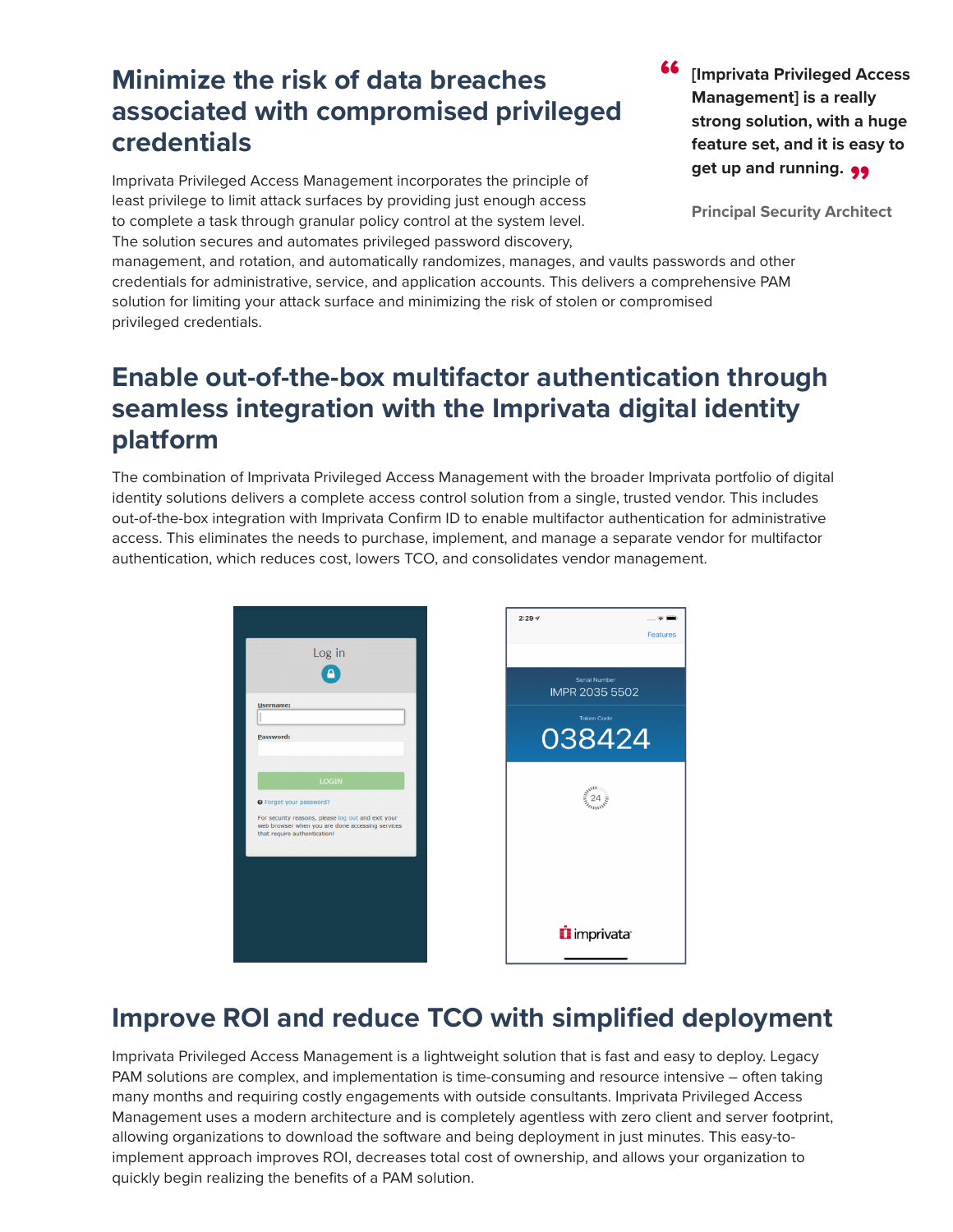#### **Meet regulatory compliance and security audit requirements**

Imprivata Privileged Access Management helps satisfy crucial controls across multiple compliance regulations and security audits. The solution isolates, monitors, records and audits privileged access sessions, commands, and actions. It centrally collects, securely stores, and indexes account access, keystroke logs, session recordings, and other privileged events. This helps meet various compliance requirements for regulations such as HIPAA, GDPR, HITRUST, PCI, SOX, NIST and others, while also helping to streamline and simplify the security audit process.

**[Imprivata Privileged Access Management] strikes an impressive balance between enterprise-grade features and**  a lightweight deployment. <sub>99</sub><br>. "

**Systems Integrator**

|                                | Home / System Audit Log             |                     |                                                                                    |    |                        |             |                                               |
|--------------------------------|-------------------------------------|---------------------|------------------------------------------------------------------------------------|----|------------------------|-------------|-----------------------------------------------|
| <b>System Audit Log</b>        |                                     |                     |                                                                                    |    |                        |             |                                               |
| Found 123 audit log records.   |                                     |                     | Time: Last Day v Category: Any v Level: Any v<br>Columns $\bullet$ $\bullet$<br>⊪⇔ |    |                        |             |                                               |
| $\vee$ entries<br>Show<br>50   | Search:                             |                     | CSV                                                                                |    | PDF XLSX PDF Protected |             | <b>CSV Protected</b><br><b>XLSX Protected</b> |
| Showing 1 to 50 of 123 entries |                                     |                     |                                                                                    |    |                        |             |                                               |
| IF<br>Time                     | 1Ť<br>User                          | Object              |                                                                                    | Jî | Category IT            | Level IT    | 1Ť<br>Event                                   |
| 06/11/2021 18:20:55            | Victoria Fomenko (vfomenko) /AD     | demo-server-xt01    |                                                                                    |    | Operation              | <b>INFO</b> | Login                                         |
| 06/11/2021 18:02:59            | Peter Senescu (psenescu) /AD        | demo-server-xt01    |                                                                                    |    | Operation              | <b>INFO</b> | Login                                         |
| 06/11/2021 17:39:11            | Service Service (pamservice) /Local | demo-server-xt01    |                                                                                    |    | Application            | <b>INFO</b> | Health Check                                  |
| 06/11/2021 16:38:35            | Service Service (pamservice) /Local | demo-server-xt01    |                                                                                    |    | Application            | <b>INFO</b> | Health Check                                  |
| 06/11/2021 16:34:39            | Lock Account (lock) /AD             | <b>Windows Host</b> |                                                                                    |    | Operation              | <b>INFO</b> | Session Completed                             |
| 06/11/2021 16:34:27            | Lock Account (lock) /AD             | <b>Windows Host</b> |                                                                                    |    | Operation              | <b>INFO</b> | Session Created                               |
|                                |                                     |                     |                                                                                    |    |                        |             |                                               |